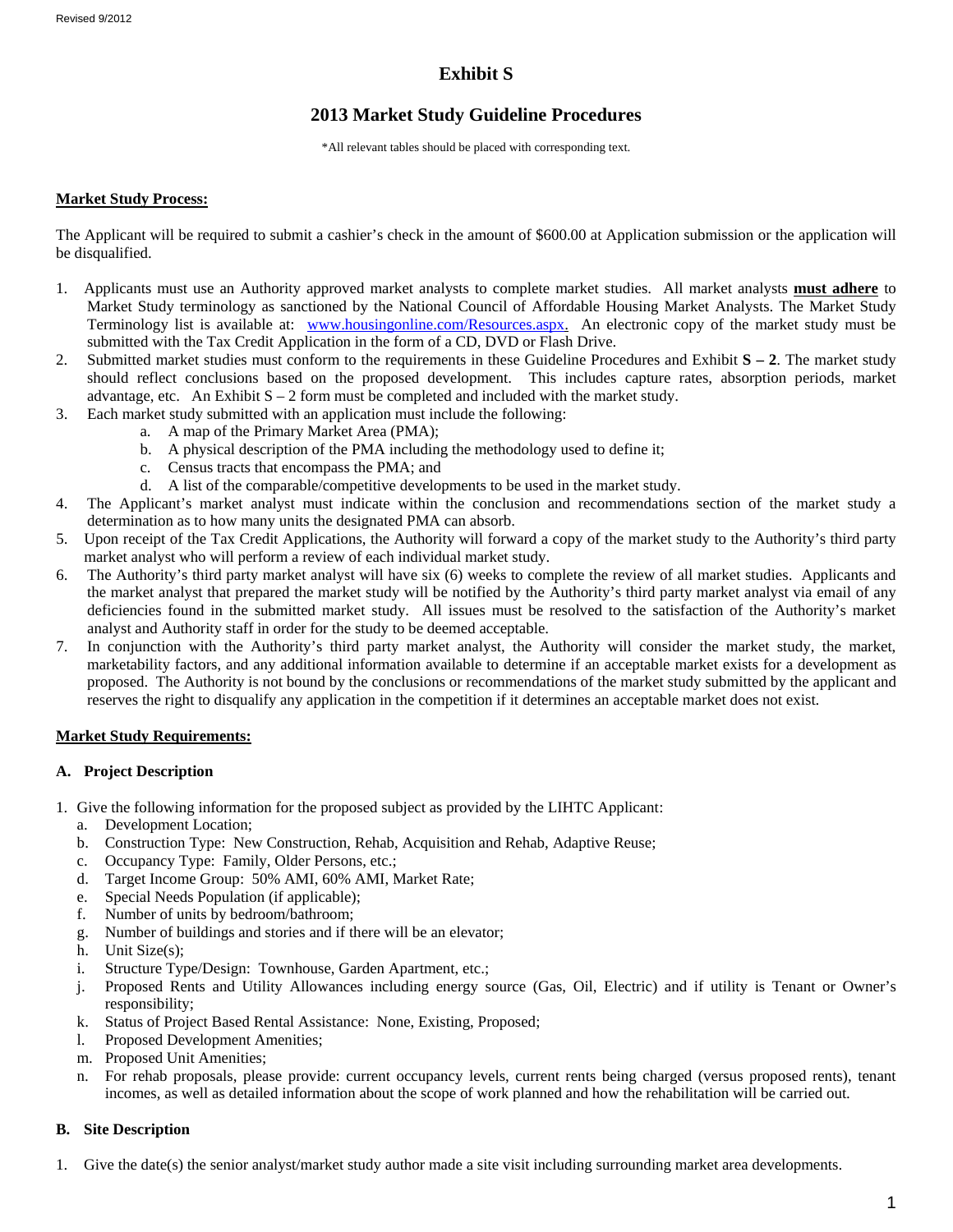- 2. Describe physical features of the site, adjacent parcels, surrounding structures and neighborhoods. Give a brief description of the surrounding land uses. Note any obvious environmental concerns or any other visible concerns.
- 3. Give the site's general physical location to surrounding roads, public transportation, community amenities, employment, and services. It is extremely important to identify the closest shopping areas, schools, and employment centers, medical facilities and other amenities that would be important to the targeted population.
- 4. Indicate if there are any road or infrastructure improvements planned or under construction in the proposed market area.
- 5. Provide information or statistics as well as local perceptions of crime in the neighborhood, if applicable.
- 6. Comment on access, ingress/egress, and visibility to site.
- 7. Describe overall positive and negative attributes about the site as they relate to marketability.

#### **C. Market Area**

- 1. Provide all Primary Market Area pre-market analysis information.
- 2. The analyst may provide information about the secondary market area if desired.

#### **D. Market Area Economy**

- 1. A **map** of the site as compared to the locations of major employment concentrations.
- 2. Employment by industry--numbers and percentages (i.e. Manufacturing: 150,000 (20%)).
- 3. The major current employers and anticipated expansions, contractions in their workforces, as well as newly planned employers and their impact on employment in the market area.
- 4. Total workforce figures and employment and unemployment trends for the market area and, where possible, the county. Provide numbers and percentages for both. Provide annualized figures for these trends (i.e. average annual increase of unemployment of 1.2%).
- 5. If relevant, comment on the availability of housing for low- to very low-income employees of businesses and industries that draw from the PMA.
- 6. Provide commuting patterns for workers such as how many workers in the PMA commute from surrounding areas outside the PMA.

### **E. Community Demographic Data**

Provide the following demographic information for the market area, giving historical data as well as current data and estimates. Include data on population and household trends from 2000 to 2012 and projected to 2015. Projections must be prepared by a reputable source such as Claritas. U.S. Census data prior to the 2000 Census is only acceptable as historical data. If the Market Analyst does not agree with these projections, s/he must provide the reasoning, along with substitute projections. Both numbers and percentages should be shown for the data below. Annualized growth figures should be included. Please include a brief narrative of overall conclusions.

- 1. Population Trends
	- a. Total Population
	- b. Population by age groups
	- c. Number of older persons (for older persons projects)
	- d. If a special population is proposed for the development (i.e. migrant workers, homeless), provide additional information on population growth patterns specifically related to this population.
- 2. Household Trends
	- a. Total number of households, average household size, and group quarter.
	- b. Households by tenure (If appropriate, breakout by older persons and non-older persons).
	- c. Households by income. (Older person(s) proposals should reflect the income distribution of those households only).
	- d. Renter households by number of persons in the household.

### **F. Project-Specific Demand Analysis**

1. **Income Restrictions**: Use the applicable incomes and rents in the subject's application. Be aware of the specific income restrictions which apply to the tax credit program. Analysts must take the income restrictions designated in the application into account when estimating demand.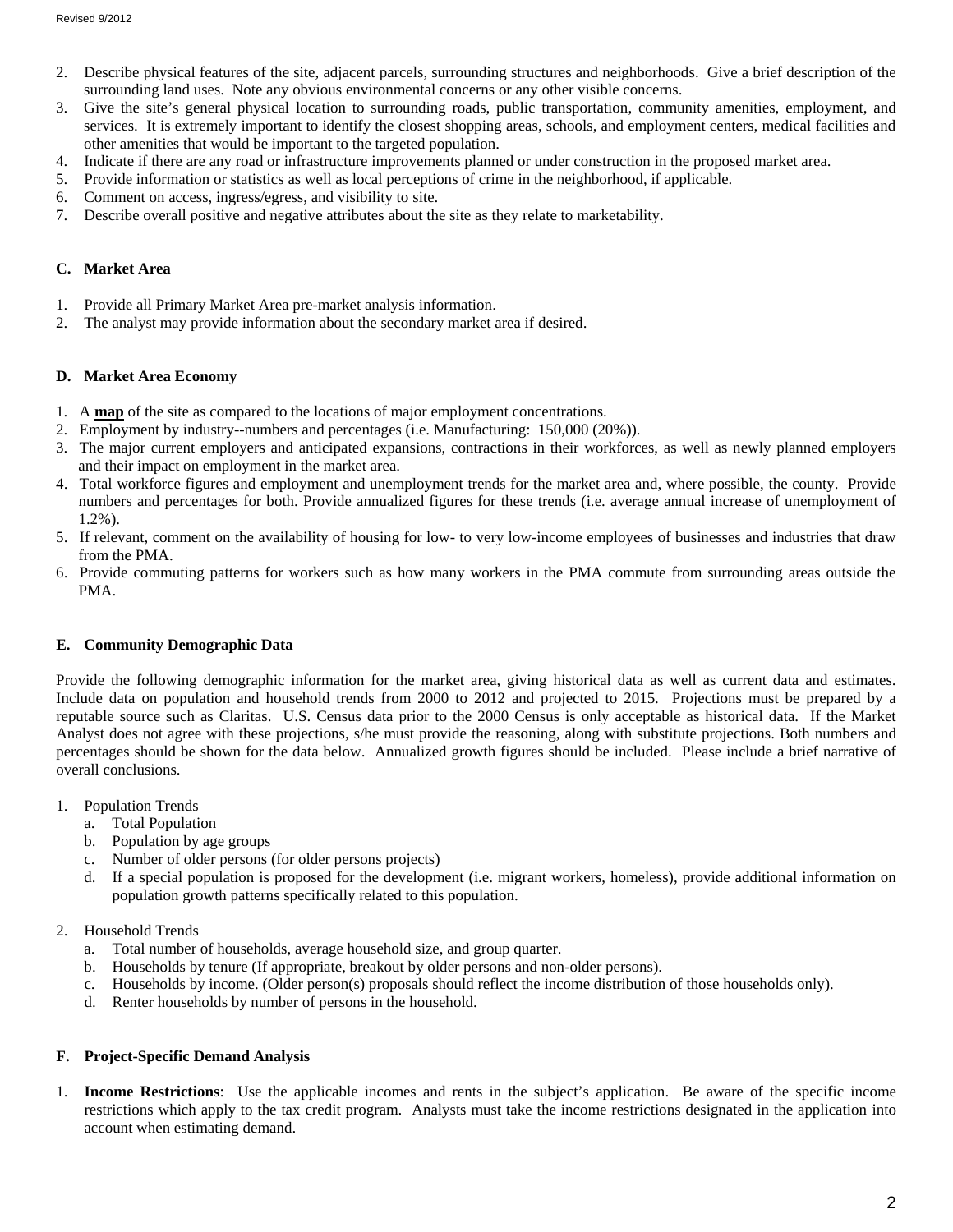- 2. **Affordability**: Analysts must assume that no family households are able to pay more than 35% of gross income towards gross rent and no elderly households are able to pay more than 40% of their gross income toward gross rent. Any such additional indicators should be calculated separately and be easily added or subtracted from the required demand analysis.
- 3. The demand analysis should clearly indicate the minimum and maximum income range for each targeted group.

In cases where the proposed rents for projects with Project Based Rental Assistance are higher than the maximum allowable LIHTC rents, two separate demand analyses must be shown: One with the rental assistance (thereby allowing \$0 for the minimum income) and one without the rental assistance. For the second demand calculation without rental assistance, analysts should use tax credit rents regardless of market conditions.

For projects with market rate units, the analyst must make some reasonable determination of a maximum income level beyond which a household would not likely be a participant in the rental market. The analyst should clearly state the assumptions used in making the aforementioned determination.

- 4. **Demand**: The demand should be derived from the following sources using data established from a reputable source:
	- a. **Demand from New Renter Households**: New rental units required in the market area due to projected renter household growth. Determinations must be made using the current base year of 2012 and projecting forward to the anticipated placedin-service date of 2015. The population projected must be limited to the age and income cohort and the demand for each income group targeted (i.e. 50% of median income) must be shown separately.
		- In instances where a significant number (more than 20%) of proposed rental units are comprised of three-and fourbedroom units, analysts must refine the analysis by factoring in the number of large households (generally 4+ persons). A demand analysis which does not take this into account may overestimate demand.
	- b. **Demand from Existing Households**: The second source of demand should be determined using 2000 census data and projected from:
		- 1) **Rent over-burdened households**, if any, within the age group, income cohort and tenure targeted for the proposed development. In order to achieve consistency in methodology, all analysts should assume that the rent-overburdened analysis includes households paying greater than 35% or in the case of elderly 40% of their gross income toward gross rent rather than some greater percentage. If an analyst feels strongly that the rent-overburdened analysis should focus on a greater percentage, they must give an in-depth explanation why this assumption should be included. Any such additional indicators should be calculated separately and be easily added or subtracted from the required demand analysis.
		- 2) **Households living in substandard housing**. Households in substandard housing should be adjusted for age, income bands and tenure that apply. The analyst should use their own knowledge of the market area and project to determine if households from substandard housing would be a realistic source of demand.
			- The Market Analyst is encouraged to be conservative in his/her estimate of demand from both households that are rent-overburdened and/or living in substandard housing.
		- 3) **Elderly Homeowners likely to convert to rentership**: The Authority recognizes that this type of turnover is increasingly becoming a factor in the demand for elderly tax credit housing. A narrative of the steps taken to arrive at this demand figure should be included.
		- 4) **Other**: Please note, the Authority does not, in general, consider household turnover rates other than those of elderly to be an accurate determination of market demand. However, if an analyst firmly believes that demand exists which is not being captured by the above methods, s/he may be allowed to consider this information in their analysis. The analyst may also use other indicators to estimate demand if they can be fully justified (e.g. an analysis of an under-built or overbuilt market in the base year). Any such additional indicators should be calculated separately and be easily added or subtracted from the demand analysis described above.
- 5. **Method**: Please note that the Authority's stabilized level of occupancy is 93%.
	- a. **Demand**: The two overall demand components added together 4a and 4b above represent demand for the project.
		- b. **Supply**: Comparable/competitive units funded, under construction, or placed in service in 2012 must be subtracted to calculate net demand. Vacancies in projects placed in service prior to 2012 which have not reached stabilized occupancy must also be considered as part of the supply.
		- c. **Capture rates**: Capture rates must be calculated for each targeted income group and each bedroom size proposed as well as for the project overall.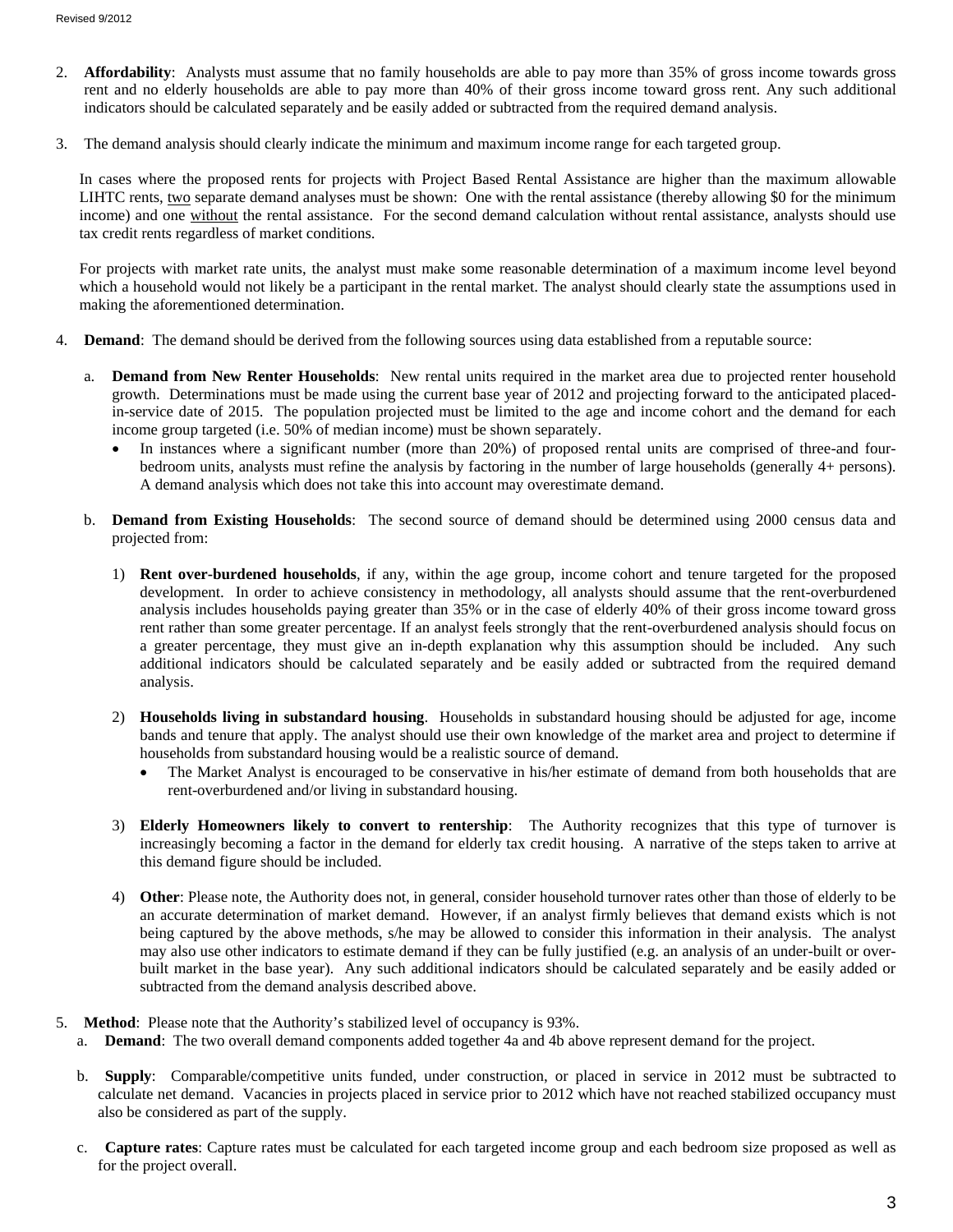d. **Absorption rates**: The absorption rate determination should consider such factors as the overall estimate of new renter household growth, the available supply of comparable/competitive units, observed trends in absorption of comparable/competitive units, and the availability of subsidies and rent specials.

## 6. **Example of Method**:

## **a. Demand**

|                                                                      | Households at 50% Median Income<br>(min. income to max. income) | Households at 60% of Median Income<br>(min. income to max. income) |  |
|----------------------------------------------------------------------|-----------------------------------------------------------------|--------------------------------------------------------------------|--|
| Demand from New Households<br>(age and income appropriate)           |                                                                 |                                                                    |  |
| $+$                                                                  | $^{+}$                                                          | $^{+}$                                                             |  |
| Demand from Existing Households<br>Rent-Overburdened                 |                                                                 |                                                                    |  |
| $^+$                                                                 | $^{+}$                                                          | $^{+}$                                                             |  |
| Demand from Existing Households<br>Renters in Substandard Housing    |                                                                 |                                                                    |  |
| $^+$                                                                 | $^{+}$                                                          | $^{+}$                                                             |  |
| Demand from Existing Households<br><b>Elderly Homeowner Turnover</b> |                                                                 |                                                                    |  |
| $=$                                                                  | =                                                               | $=$                                                                |  |
| <b>Total Demand</b>                                                  |                                                                 |                                                                    |  |
|                                                                      |                                                                 |                                                                    |  |
| Supply                                                               |                                                                 |                                                                    |  |
| $=$                                                                  | $=$                                                             | $=$                                                                |  |
| <b>Excess Demand/Supply</b>                                          |                                                                 |                                                                    |  |

### **b. Net Demand and Capture Rates**

| <b>Bedrooms</b> | <b>Total Demand</b> | <b>Supply</b> | <b>Net Demand</b> | <b>Units Proposed</b> | <b>Capture Rate</b> |
|-----------------|---------------------|---------------|-------------------|-----------------------|---------------------|
| 1 Bedroom % AMI |                     |               |                   |                       |                     |
| 2 Bedroom % AMI |                     |               |                   |                       |                     |
| 3 Bedroom % AMI |                     |               |                   |                       |                     |
| 4 Bedroom % AMI |                     |               |                   |                       |                     |

### **G. Supply Analysis (Comparable/Competitive Rental Developments)**

The supply analysis will be given significant weight in the Authority's review of the market study. The senior analyst/market study author must visit all comparable/competitive developments. The analysis must include all existing LIHTC projects and other projects that would compete with or be affected by the proposed project. The analyst must include and consider all developments under construction and/or in the pipeline in the analysis.

- 1. The following information should be included for each comparable/competitive development:
	- a. Name, Address, and Phone Number
	- b. Contact Person's Name and staffing of the comparable/competitive property development
	- c. Photograph
	- d. Monthly Rents and utilities included in the rent, if any
	- e. Type of development (RHS, tax credit, conventional, bond, bond and tax credits, etc.)
	- f. Breakdown of unit sizes by bedroom/bathroom count
	- g. Square footage for each comparable/competitive unit type
	- h. Project age and Condition
	- i. Population Served
	- j. Description of unit amenities (include kitchen equipment) and site amenities
	- k. Concessions given, if any
	- l. Current vacancy rates broken down by bedroom size. Vacancy rates are to be determined using the most current information provided by property management.
	- m. Waiting list information, if any
	- n. Number of units receiving rental assistance, description of assistance as project or tenant based.
	- o. For developments in the planning or construction stages, provide the name, address/location, name of owner, number of units, unit configuration, rent structure, estimated date of market entry, and any other relevant market analysis information. If there are no developments in the planning stages or under construction, a statement to that effect must be provided.
	- p. If the proposed project is an additional phase of an existing project, include a tenant profile as well as any information about a waiting list.